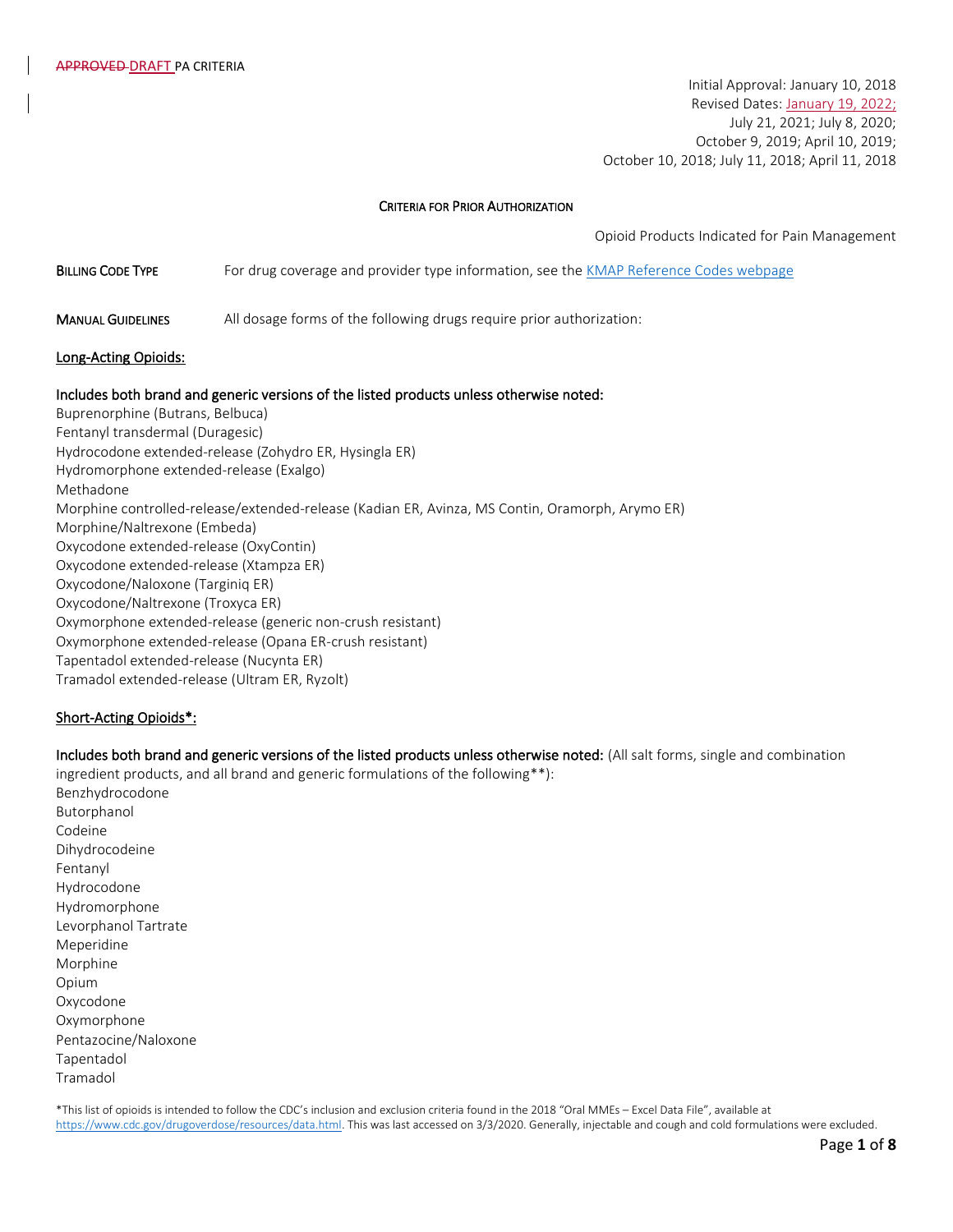\*\* Active pharmaceutical ingredients (APIs) are not managed on this PA criteria.

# 1. CRITERIA FOR OPIOID USE IN DIAGNOSIS OF CANCER, SICKLE CELL DISEASE, HOSPICE/PALLIATIVE CARE, OR THOSE RESIDING IN AN ASSISTED OR CUSTODIAL CARE ENVIRONMENT

- Trans-mucosal Immediate Release Fentanyl (TIRF) products are only approved for patients with a diagnosis of cancer.
- Fentanyl patches are only approved for patients with a diagnosis of cancer or palliative care related pain.
- Methadone is only approved for diagnosis of terminal cancer pain.
- Prescriber must attest that they are enrolled in the REMS program to prescribe for TIRF products.
- Patient must fall into one of the following categories:
	- o Patient is being treated for pain related to active cancer diagnosis.
	- o Patient is being treated for sickle cell disease.
	- o Patient is receiving hospice or palliative care.
	- o Patient is residing in an assisted or custodial care environment and medication is facility administered.

## Approval Duration: 12 months

- 2. CRITERIA FOR OPIOID USE IN NON-CANCER, NON-SICKLE CELL DISEASE, NON-HOSPICE/PALLIATIVE CARE FOR HOSPITAL DISCHARGE, POST-SURGICAL, OR ACUTE TRAUMA (Methadone and fentanyl products are not covered for acute pain).
	- Prescriber has reviewed controlled substance prescriptions in the Prescription Drug Monitoring Program (PDMP) a.k.a K-**TRACS**
	- Prescriber must attest that the patient has been counseled on potential respiratory depression.
		- o Cumulative opioid dose must not exceed 90 MME per day.
		- o Total day supply for the requested medication must not exceed 21 days (3 weeks).

## Approval Duration: 3 weeks

- 3. CRITERIA FOR OPIOID USE IN NON-CANCER, NON-SICKLE CELL DISEASE, NON-HOSPICE/PALLIATIVE CARE FOR ACUTE PAIN (For these PA requests, acute pain is defined as patients with < 90 days of opioid medication in the past 120 days. Methadone and fentanyl products are not covered for acute pain)
	- No prior authorization is required for prescriptions equal to or for no more than a cumulative 14 day supply of opioids in the last 60 days within allowed limits.
		- o Maximum of 7 day supply is allowed per fill.
		- o Cumulative opioid dose must not exceed 90 MME per day.
		- o Drug must not exceed maximum FDA approved dosage.
		- o Drug requested must not be a long-acting opioid.
	- Prior authorization is required to exceed 14 day supply of opioid medication in last 60 days (must meet all of the following):
		- o Patient has attempted treatment with at least 2 non-opioid ancillary treatments (e.g., NSAIDs, acetaminophen, antidepressants) in the last 90 days, unless contraindicated.
		- o Cumulative opioid dose must not exceed 90 MME per day or maximum FDA approved dosage.
		- o Drug requested is not a long-acting opioid.
		- o Prescriber attests to the following:
			- Non-pharmacological treatment has been tried and/or is currently being used (e.g., exercise, cognitive behavior therapy, or interventional treatment)
			- **■** Prescriber has reviewed controlled substance prescriptions in the Prescription Drug Monitoring Program (PDMP) a.k.a K-TRACS.
			- **•** Treatment duration and goals are defined with the patient and in the medical record.
			- Patient has been screened for substance abuse/opioid dependence.
			- **■** If patient is concurrently on a CNS depressant (e.g., benzodiazepines), prescriber has reviewed and will address the increased risk of respiratory depression with the patient.
			- Patient has been screened for depression or other mental health illness.
				- If patient is positive for depression, patient is receiving either pharmacological or nonpharmacological treatment.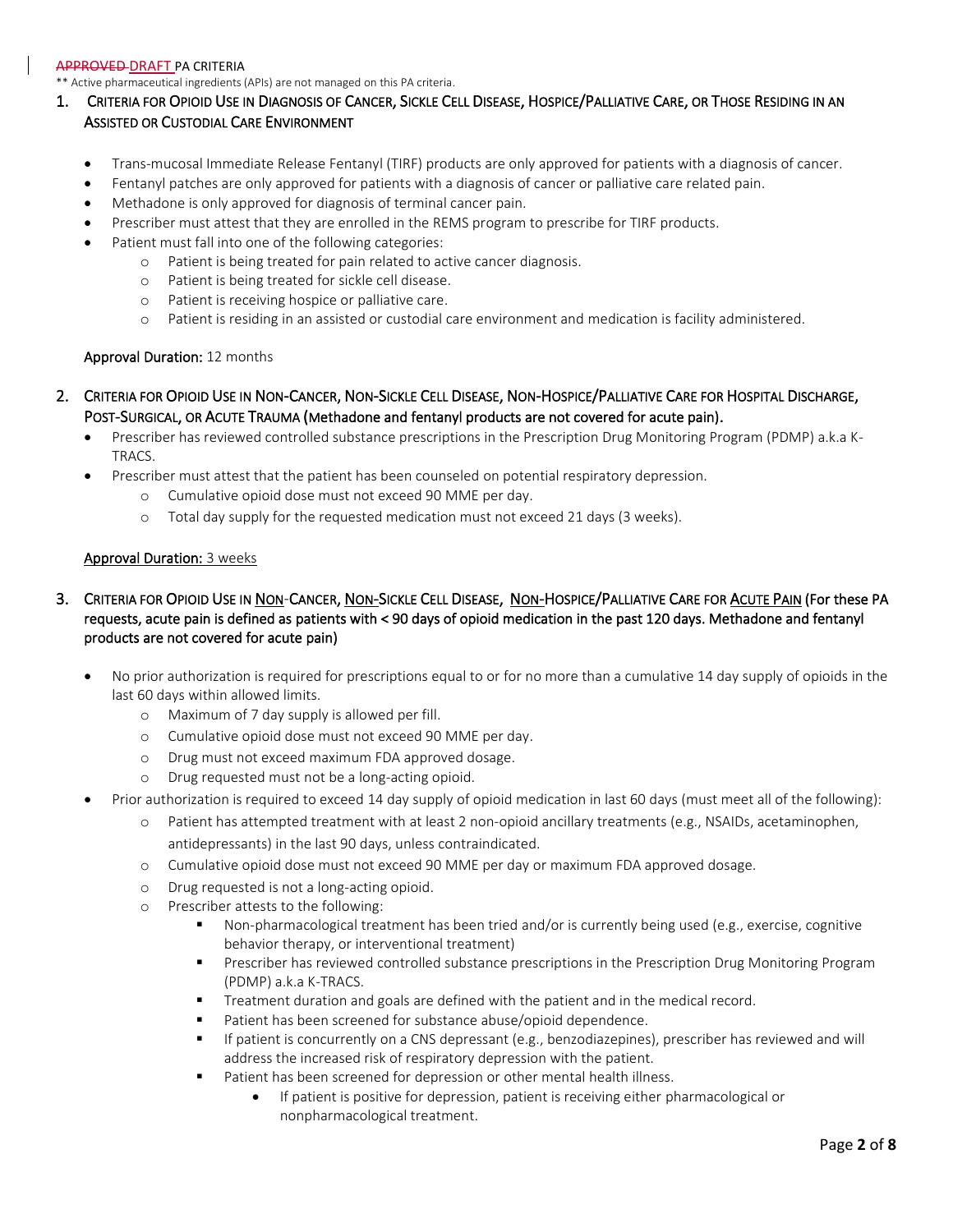## Renewal Criteria:

- o Attempting to taper dose/frequency or
- o Documentation in medical record the reason for not tapering the dose/frequency

Approval Duration: 1 month (30 days); Maximum of 2 renewals (90 days total, not including the initial 14 days of treatment before PA is required)

# 4. CRITERIA FOR OPIOID USE IN NON CANCER, NON SICKLE CELL DISEASE, NON HOSPICE/PALLIATIVE CARE FOR CHRONIC PAIN (For these PA requests, chronic pain is defined as patients with >90 days of opioid medication in the past 120 days Methadone and fentanyl products are not covered for chronic pain)

- Prior authorization is required to exceed 90 day supply of opioid claims (must meet all of the following):
	- o Patient has attempted treatment with at least 2 non-opioid ancillary treatments (e.g., NSAIDs, acetaminophen, antidepressants), unless contraindicated.
		- Patient must not be chronically taking more than one long-acting & one short-acting opioid analgesic concurrently.
	- o Prescriber attests to the following:
		- Non-pharmacological treatment has been tried and/or is currently being used. (e.g., exercise, cognitive behavior therapy, or interventional treatment).
		- **•** Prescriber has reviewed controlled substance prescriptions in PDMP (K-TRACS).
	- o Documentation of treatment duration and treatment goals to include:
		- Rationale for not tapering and discontinuing opioid.
		- Patient has a pain management/opioid agreement with the prescriber.
		- **■** Patient has/will have random urine drug screens as part of their on-going therapy with opioids.
		- If patient is concurrently on a CNS depressant (e.g., benzodiazepines), prescriber has reviewed and will address the increased risk with respiratory depression with the patient.
		- Patient has screened for depression or other mental health illness.
			- If patient is positive for depression, patient is receiving either pharmacological or nonpharmacological treatment.
	- o Patient has been screened for substance abuse/opioid dependence.
	- o If dose exceeds 90 MME per day, prescriber must attest to one of the following:
		- Dose reduction has occurred since previous approval.
		- Documentation that a dose taper has been attempted within the past 6 months and was not successful.
	- o If request is for a long-acting opioid, must meet the following:
		- Patient must have a documented history of failure, contraindication or intolerance to a trial of at least two preferred short-acting opioids.
		- Patient must have received a short-acting opioid for greater than 30 days in the last 60 days.
		- **■** Trial and failure of at least two preferred long-acting opioids are required before the use of a non-preferred unless there is intolerance or contraindications.
- If none of the above criteria are met, a one-time, one-month override is allowed for tapering.

# Initial Approval Duration: 3 months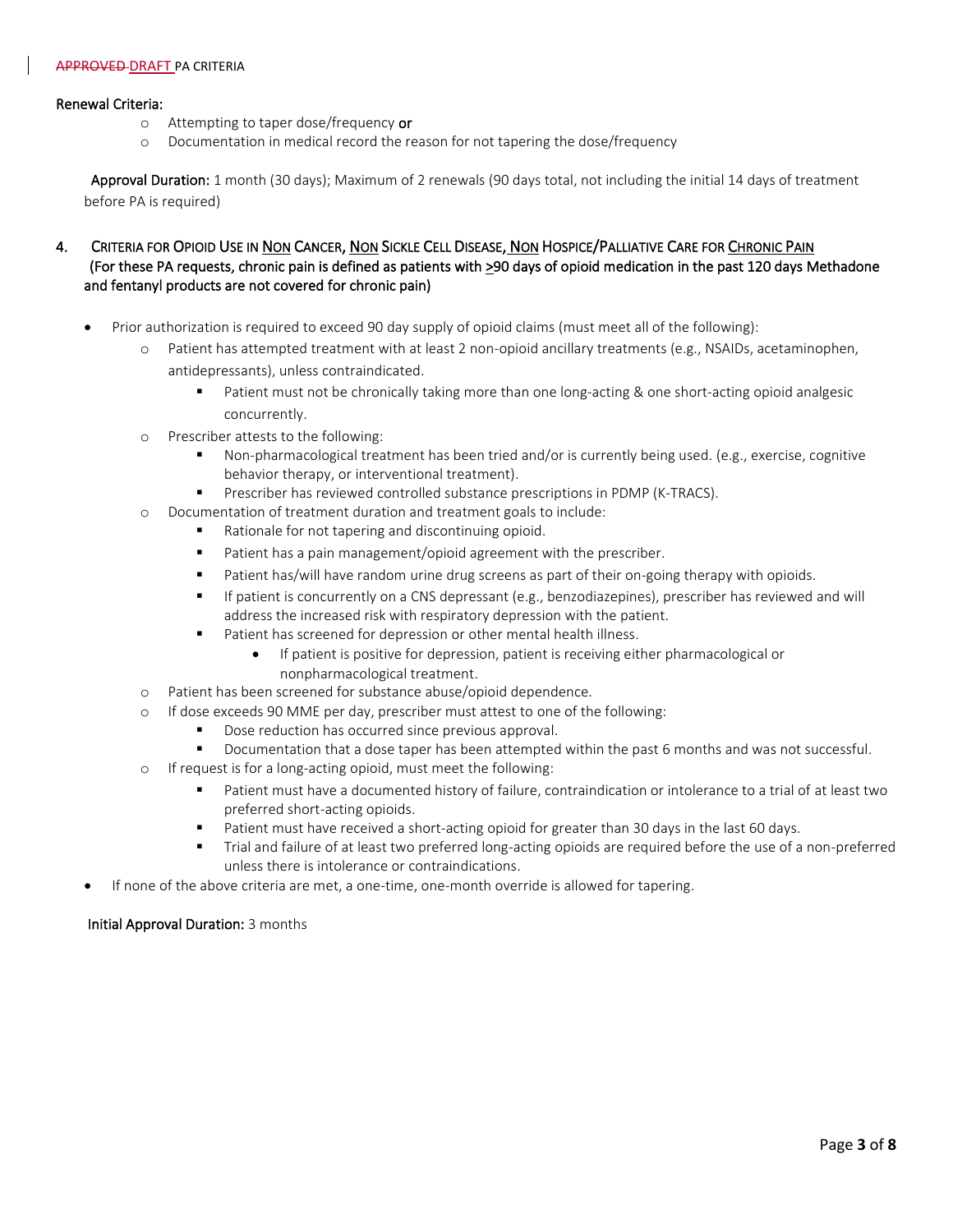# • Renewal Authorization Criteria for Chronic Pain

- o All narcotic analgesics are written by a single prescriber or practice.
- o Documentation of treatment duration and treatment goals.
- o Prescriber provides rationale supporting inability to discontinue opioid therapy.
- o Patient will not be maintained on more than one long-acting & one short-acting opioid analgesics, concurrently.
- o Patient has a pain management/opioid agreement with the prescriber (excluding patients in a long-term care facility).
- o Prescriber has reviewed controlled substance prescriptions in PDMP (KTRACS).
- o Patient has/will have random urine drug screens as part of their on-going therapy with opioids (excluding patients in a long-term care facility)
- o If the current dose exceeds 90 MME/day, ONE of the following criteria must be met:
	- Dose reduction has occurred since previous approval.
	- Documentation that a dose taper has been attempted within the past 6 months and was not successful.
	- **•** Provider attests that a dose taper is not clinically appropriate for this patient.

#### Renewal Approval Duration: 12 months

# NOTES:

# GENERAL CRITERIA FOR OPIOID MEDICATION USE:

- Initial use max of 7-day fills (cumulative 14 day supply in 60 days) is allowed before PA will be required.
- Ninety percent (90%) of medicine must be used prior to a refill unless a PA for early refill is approved.
- Prescriber must attest to reviewing K-TRACS prior to writing every new opioid prescription.
- Prescriber should calculate total MME per day for concurrent opioid medications.
- Initial use of immediate-release opioids is required before use of ER/LA opioids.
- Provider attests to limiting and avoiding where possible the concurrent use of CNS depressants, especially benzodiazepines, when prescribing opioids.
- Before starting & periodically, an evaluation of risk factors for opioid related harms should be done.
- Non-opioid ancillary treatments (e.g., NSAIDs, acetaminophen, antidepressants) and non-pharmacological treatments should be tried first unless contraindicated.
- Prescriber has screened patient for depression and substance use disorder.
- New dosage forms or strengths to agents listed can be added as they become available.
- Drug must not exceed maximum FDA approved dosage.
- Physician must consider use of opioids and Neonatal Opioid Withdrawal Syndrome if patient is pregnant.

| <b>DRUC LITUIZATION REVIEW COMMITTEE CHAIR</b><br><del>DRUG O HLIZAHUN REVIEW COMMITTEE CHAIR</del> | <b>PHARMACY PROGRAM MANAGER</b>                                                       |  |  |
|-----------------------------------------------------------------------------------------------------|---------------------------------------------------------------------------------------|--|--|
|                                                                                                     | <b>DIVICION OF HEALTH CADE FINIANCE</b><br><del>DIVISION OF HEALIN CARE HIVANCE</del> |  |  |
|                                                                                                     | <b>KANSAS DEPARTMENT OF HEALTH AND ENVIRONMENT</b>                                    |  |  |

 $\overline{\phantom{a}}$  , and the contribution of the contribution of the contribution of the contribution of the contribution of the contribution of the contribution of the contribution of the contribution of the contribution of the

**DATE DATE**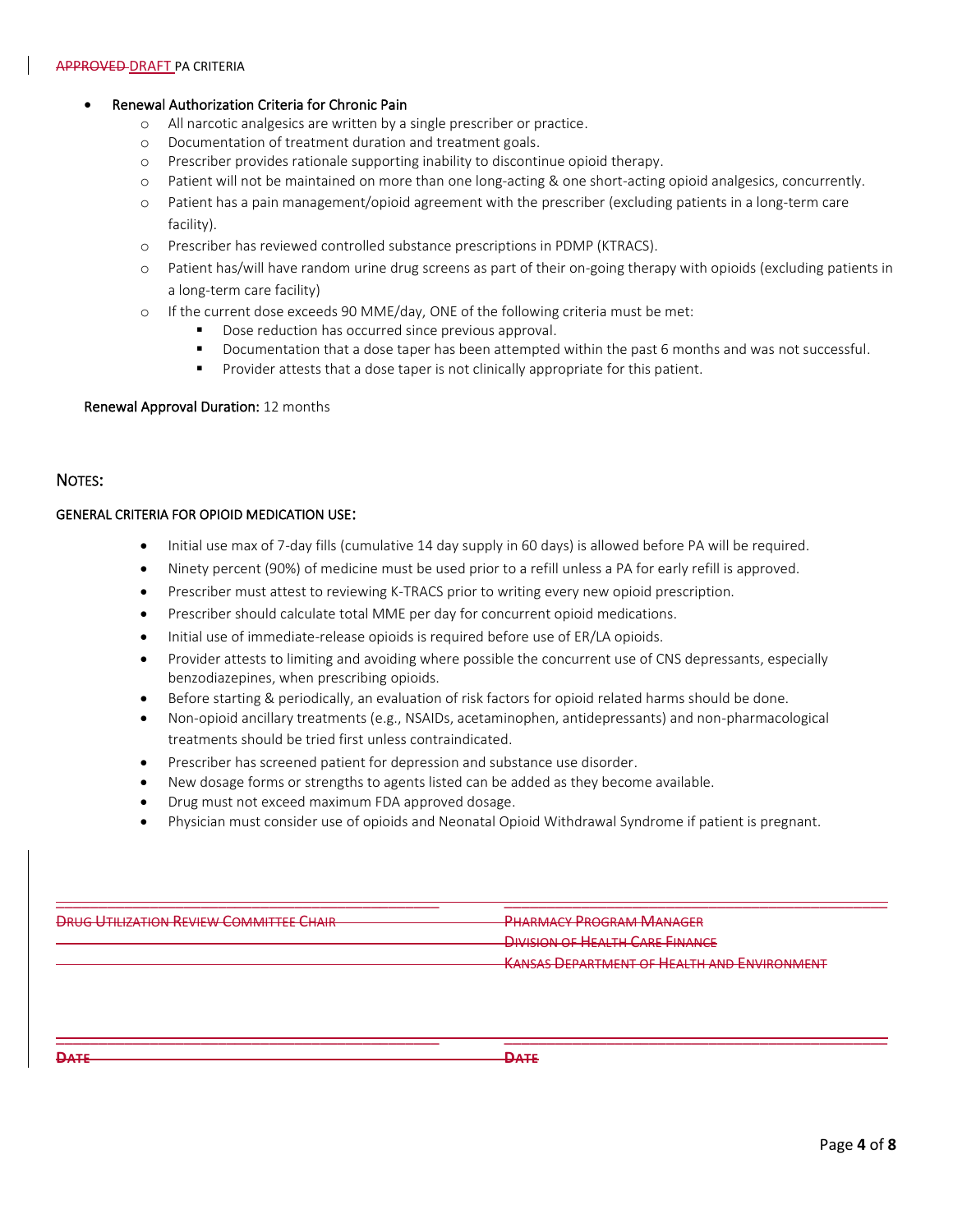| Type of Opioid (strength units)                                     | <b>MME Conversion Factor</b> |
|---------------------------------------------------------------------|------------------------------|
| Benzhydrocodone (mg) <sup>11</sup>                                  | 1.2                          |
| Buprenorphine film/tablet <sup>3</sup> (mg)                         | 30                           |
| Buprenorphine patch <sup>4</sup> (mcg/hr)                           | 12.6                         |
| Buprenorphine film (mcg)                                            | 0.03                         |
| Butorphanol (mg)                                                    | $\overline{7}$               |
| Codeine (mg)                                                        | 0.15                         |
| Dihydrocodeine (mg)                                                 | 0.25                         |
| Fentanyl buccal or SL tablets, or lozenge/troche <sup>5</sup> (mcg) | 0.13                         |
| Fentanyl film or oral spray <sup>6</sup> (mcg)                      | 0.18                         |
| Fentanyl nasal spray <sup>7</sup> (mcg)                             | 0.16                         |
| Fentanyl patch <sup>8</sup> (mcg)                                   | 7.2                          |
| Hydrocodone (mg)                                                    | $\mathbf{1}$                 |
| Hydromorphone (mg)                                                  | $\overline{4}$               |
| Levorphanol tartrate (mg)                                           | 11                           |
| Meperidine hydrochloride (mg)                                       | 0.1                          |
| Methadone <sup>9</sup> (mg)                                         | Methadone <sup>9</sup> (mg)  |
| $>0$ , $<=$ 20                                                      | $\overline{4}$               |
| $>20, \leq 40$                                                      | 8                            |
| $>40, \le 60$                                                       | 10                           |
| $>60$                                                               | 12                           |
| Morphine (mg)                                                       | $1\,$                        |
| Opium (mg)                                                          | $1\,$                        |
| Oxycodone (mg)                                                      | 1.5                          |
| Oxymorphone (mg)                                                    | $\overline{3}$               |
| Pentazocine (mg)                                                    | 0.37                         |
| Tapentadol <sup>10</sup> (mg)                                       | 0.4                          |
| Tramadol (mg)                                                       | $0.1\,$                      |

1 The MME conversion factor is intended only for analytic purposes where prescription data is used to calculate daily MME. It is to be used in the formula: Strength per Unit X (Number of Units/ Day Supply) X MME conversion factor = MME/Day. This value does not constitute clinical guidance or recommendations for converting patients from one form of opioid analgesic to another. Please consult the manufacturer's full prescribing information for such guidance. Use of this file for the purposes of any clinical decision-making warrants caution.

2 National Center for Injury Prevention and Control. CDC compilation of benzodiazepines, muscle relaxants, stimulants, zolpidem, and opioid analgesics with oral morphine milligram equivalent conversion factors, 2016 version. Atlanta, GA: Centers for Disease Control and Prevention; 2016. Available at [https://www.cdc.gov/drugoverdose/media/.](https://www.cdc.gov/drugoverdose/media/) For more information, send an email t[o Mbohm@cdc.gov.](mailto:Mbohm@cdc.gov)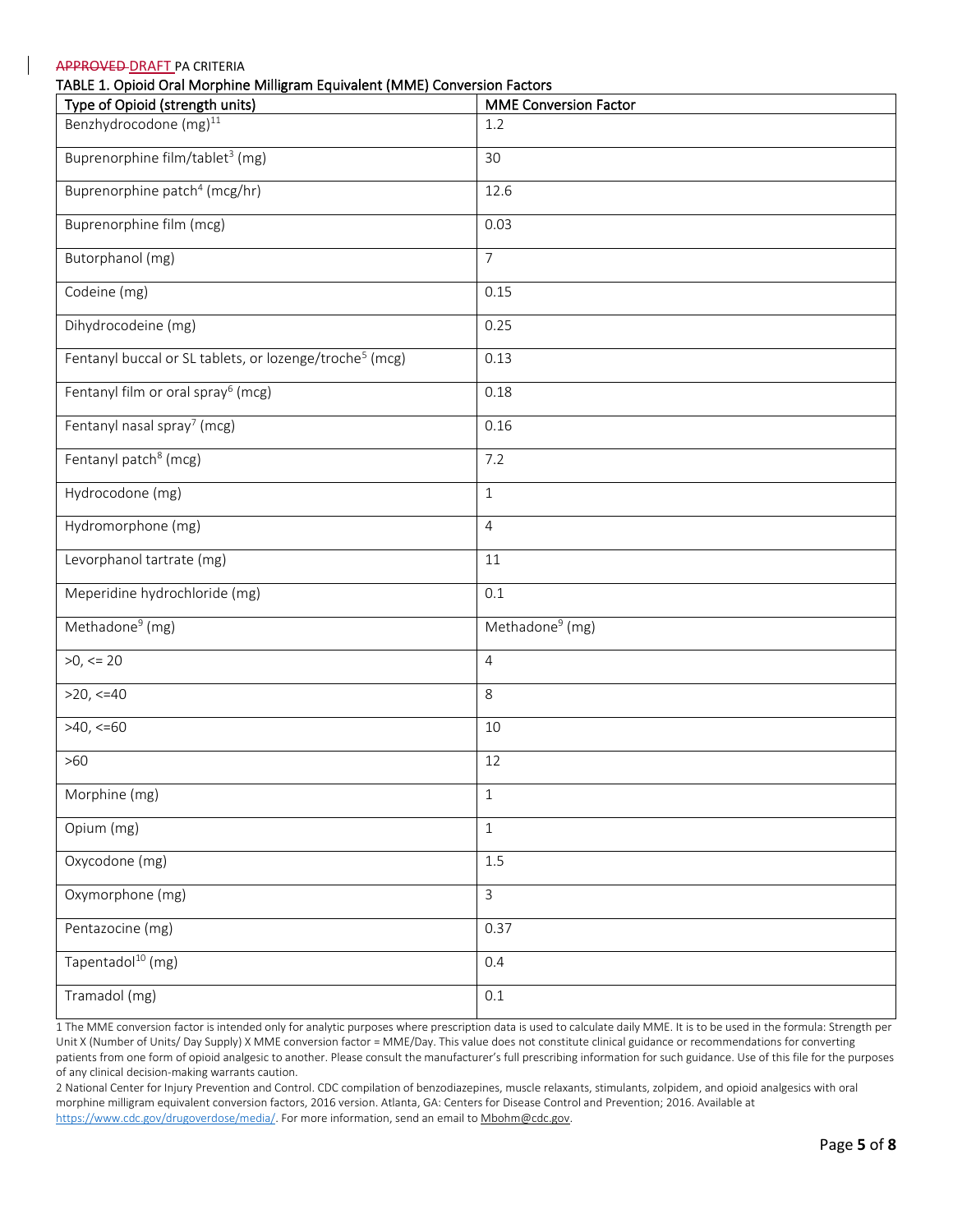3 Buprenorphine formulations with a FDA approved indication for Medication Assisted Treatment (MAT) are excluded from Medicare's Overutilization Monitoring System's opioid overutilization reporting.

4 The MME conversion factor for buprenorphine patches is based on the assumption that one milligram of parenteral buprenorphine is equivalent to 75 milligrams of oral morphine and that one patch delivers the dispensed micrograms per hour over a 24 hour day. Example: 5 micrograms/hour buprenorphine patch X 24 hours = 120 micrograms/day buprenorphine = 0.12mg/day = 9 mg/day oral MME. In other words, the conversion factor not accounting for days of use would be 9/5 or 1.8 However, since the buprenorphine patch remains in place for 7 days, we have multiplied the conversion factor by 7 (1.8 X 7= 12.6) In this example, MME/day for four 5 microgram/hour buprenorphine patches dispensed for use over 28 days would work out as follows: Example: 5 microgram/ hour buprenorphine patch X (4patches/28days) X 12.6 = 9 MME/day. Please note that because this allowance has been made based on the typical dosage of one buprenorphine patch per 7 days,

you should first change all Day Supply in your prescription data to follow this standard, i.e. Day Supply for buprenorphine patches = # patches X7. 5 The MME conversion factor for fentanyl buccal tablets, sublingual tablets, and lozenges/troche is 0.13. This conversion factor should be multiplied by the number of micrograms in a given tablet or lozenge/troche.

6 The MME conversion factor for fentanyl film and oral spray is 0.18. This reflects a 40% greater bioavailability for films compared to lozenges/tablets and 38% greater bioavailability for oral sprays compared to lozenges/tablets.

7 The MME conversion factor for fentanyl nasal spray is 0.16, which reflects a 20% greater bioavailability for sprays compared to lozenges/tablets.

8 The MME conversion factor for fentanyl patches is based on the assumption that one milligram of parenteral fentanyl is equivalent to 100 milligrams of oral morphine and that one patch delivers the dispensed micrograms per hour over a 24 hour day. Example: 25 micrograms/ hour fentanyl patch X 24 hours = 600 micrograms /day fentanyl = 60 milligrams/day oral morphine milligram equivalent. In other words, the conversion factor not accounting for days of use would be 60/25 or 2.4 However, since the fentanyl patch remains in place for 3 days, we have multiplied the conversion factor by 3 (2.4 X 3 = 7.2) In this example, MME/day for ten 25

micrograms/hour fentanyl patches dispensed for use over 30 days would work out as follows: Example: 25 microgram/hour fentanyl patch X (10 patches/30 days) X 7.2 = 60 MME/day. Please note that because this allowance has been made based on the typical dosage of one fentanyl patch per 3 days, you should first change all Day Supply in your prescription data to follow this standard, i.e., Day Supply for fentanyl patches = # of patches X 3.

[9 https://www.cdc.gov/drugoverdose/pdf/calculating\\_total\\_daily\\_dose-a.pdf.](https://www.cdc.gov/drugoverdose/pdf/calculating_total_daily_dose-a.pdf.)

10 Tapentadol is a mu receptor agonist and norepinephrine reuptake inhibitor. Oral MMEs are based on degree of mu-receptor agonist activity, but it is unknown if this drug is associated with overdose in the same dose-dependent manner as observed with medications that are solely mu receptor agonists.

11 MME conversion factor for this medication has been determined based on information provided in the manufacturer label stating that 6.12 mg of benzhydrocodone is equivalent to 7.5 mg of hydrocodone bitartrate

#### TABLE 2a. SA Exceptions to MME Limits

| <b>Drug</b>                                                                  | Max Dose per day         |
|------------------------------------------------------------------------------|--------------------------|
| Butorphanol Nasal Spray (Stadol)                                             | 5mg/day                  |
| Codeine                                                                      | 360mg/day                |
| Codeine/APAP (Tylenol with Codeine #3, Tylenol with Codeine #4)              | 360mg/day                |
| Codeine/Butalbital/APAP/Caffeine (Fioricet with Codeine)                     | 360mg/day                |
| Codeine/Butalbital/ASA/Caffeine (Fiorinal with Codeine, Ascomp with Codeine) | 360mg/day                |
| Dihydrocodeine/APAP/Caffeine (Trezix, Dvorah, Panlor)                        | 160mg/day                |
| Dihydrocodeine/ASA/Caffeine (Synalgos)                                       | 160mg/day                |
| Tapentadol (Nucynta)                                                         | 700mg/day                |
| Tramadol (Ultram, Qdolo)                                                     | 400mg/day                |
| Tramadol/APAP (Ultracet)                                                     | 300mg tramadol/day (PPI) |
| Tramadol/celecoxib (Seglentis)                                               | 176mg tramadol/day       |
| Meperidine (Demerol)                                                         | 600 mg/day               |
| Oxycodone/Ibuprofen (Combunox)                                               | 20mg/day                 |
| Oxycodone/ASA (Percodan)                                                     | 58.02mg/day              |
| Pentazocine/Naloxone                                                         | 600mg/day                |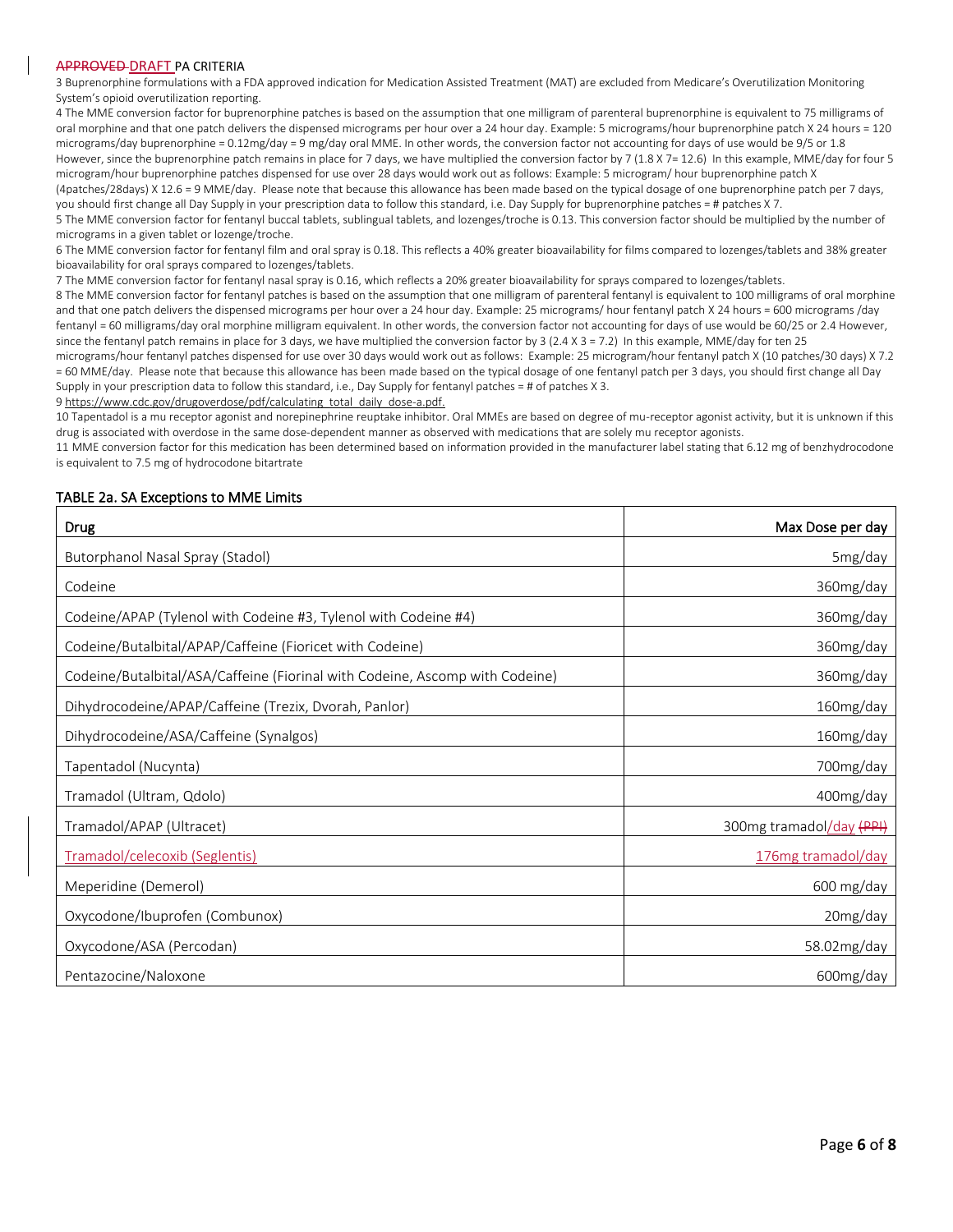## TABLE 2b. LA Exceptions to MME Limits

| <b>Drug</b>                          | Max Dose/Day       | Dose Optimization/Other Limits |
|--------------------------------------|--------------------|--------------------------------|
| Buprenorphine (Butrans®)             | 480 <sub>mcg</sub> | 1 unit/7d                      |
| Buprenorphine Buccal Film (Belbuca®) | 1800 mcg           | 2 units/day                    |
| Tramadol ER (Ultram ER®)             | 300 <sub>mg</sub>  | 1 unit/day                     |
| Tramadol ER (Conzip®)                | 300 <sub>mg</sub>  | 1 units/day                    |
| Tramadol ER (Ryzolt <sup>®</sup> )   | 300 <sub>mg</sub>  | 2 units/day                    |

## TABLE 3a. Short-Acting Opioid MME Limits\*\*\*

| <b>Drug</b>                                                                                                                                      | <b>MME Conversion factor</b> | 90 MME/Day Dose    |
|--------------------------------------------------------------------------------------------------------------------------------------------------|------------------------------|--------------------|
| Benzhydrocodone/APAP (Apadaz)                                                                                                                    | $1.2**$                      | 75 mg              |
| Fentanyl (Actiq)                                                                                                                                 | 0.13                         | 600mcg*            |
| Fentanyl (Fentora)                                                                                                                               | 0.13                         | 700mcg*            |
| Fentanyl (Abstral)                                                                                                                               | 0.13                         | 700mcg*            |
| Fentanyl (Lazanda)                                                                                                                               | 0.16                         | 600mcg*            |
| Fentanyl (Subsys)                                                                                                                                | 0.18                         | 500 <sub>mcg</sub> |
| Hydrocodone/APAP (Lortab, Hycet, Zamicet, Xodol, Verdrocet, Vicodin,<br>Lorcet, Norco, Vicodin ES, Lorcet Plus, Lorcet HD, Vicodin HP, Maxidone) | $\mathbf{1}$                 | 90 <sub>mg</sub>   |
| Hydrocodone/Ibuprofen                                                                                                                            | $\mathbf{1}$                 | 90 <sub>mg</sub>   |
| Hydromorphone (Dilaudid)                                                                                                                         | 4                            | 22.5mg             |
| Levorphanol (Levo-Dromoran)                                                                                                                      | 11                           | 8mg*               |
| Meperidine/Promethazine                                                                                                                          | 0.1                          | 600 mg             |
| Morphine IR                                                                                                                                      | $\mathbf{1}$                 | 90 <sub>mg</sub>   |
| Morphine (Roxanol)                                                                                                                               | $\mathbf{1}$                 | 90 <sub>mg</sub>   |
| Morphine/Naltrexone                                                                                                                              | $\mathbf{1}$                 | 90 mg              |
| Opium/Belladonna Rectal                                                                                                                          | $\mathbf 1$                  | 4 doses per day    |
| Opium Tincture                                                                                                                                   | $\mathbf{1}$                 | 9 mL (90 mg)       |
| Oxymorphone (Opana)                                                                                                                              | 3                            | 30 <sub>mg</sub>   |
| Oxycodone (Roxicodone)                                                                                                                           | 1.5                          | 60 <sub>mg</sub>   |
| Oxycodone (Roxybond)                                                                                                                             | 1.5                          | 60 <sub>mg</sub>   |
| Oxycodone (Oxaydo)                                                                                                                               | 1.5                          | 60 <sub>mg</sub>   |
| Oxycodone/APAP (Primlev, Endocet, Percocet, Roxicet)                                                                                             | 1.5                          | 60 <sub>mg</sub>   |
| Oxycodone (Roxicodone Intensol)                                                                                                                  | 1.5                          | 60 <sub>mg</sub>   |

\*MME for these medications have been rounded due to dosage form limitations. Actiq 90 MME rounded down from 692 mcg; (smallest dosage form is 200 mcg). Fentora and Abstral 90 MME rounded up from 692 mcg; (smallest dosage from is 100 mcg). Lazanda 90 MME rounded up from 563 mcg; (Smallest dosage from is 100mcg/actuation).

\*\*MME conversion factor for this medication has been determined based on information provided in the manufacturer label stating that 6.12 mg of benzhydrocodone is equivalent to 7.5 mg of hydrocodone bitartrate.

\*\*\*All items on this list, refer to oral dosage forms unless otherwise specified.